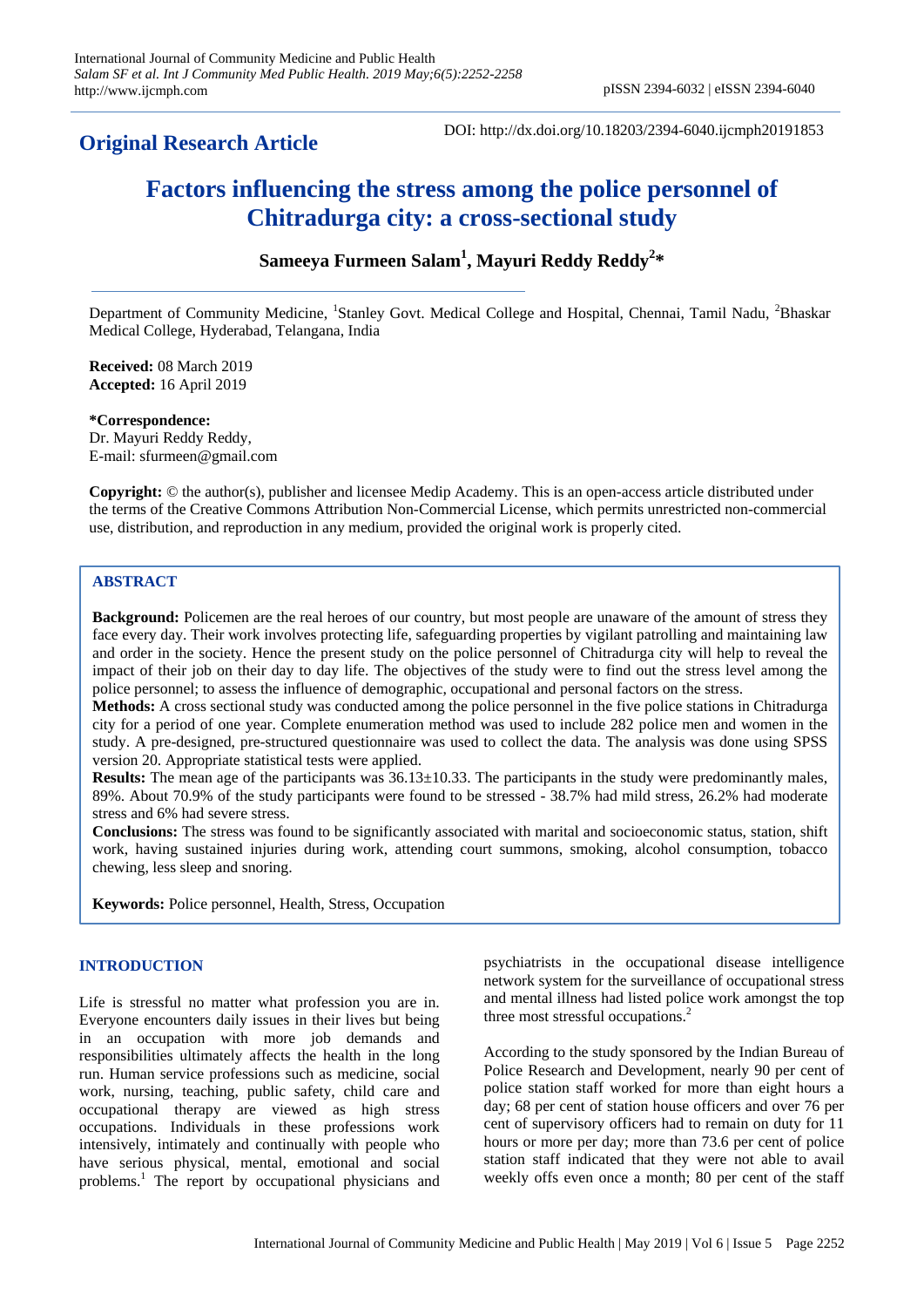were commonly recalled to duty during their off time to deal with emergencies of law and order, VIP bandobasts or other matters; and three fourths of the respondents reported that the current working hour regime led to various kinds of health problems for them.<sup>3</sup>

Hence policemen have to deal with an assortment of unique situations and stressors on a regular basis. The physical and mental effects of this stress are well documented. Police personnel are more likely to commit suicide than a member of the general public. The numerous incidents of police brutality, high handedness, excessive use of physical violence, verbal abuse and the negative image of the police as being discourteous, inhuman, sadistic & inefficient prompt a curious observer to look beyond the surface and discover the underlying strain that exists. The highly paradoxical nature of the policeman's job makes it like tightrope walking and deserves a closer scrutiny than is accorded to it so far in our country.<sup>4</sup> So far only a few studies have been conducted among the police personnel in India and very little in Karnataka. Hence the present study on the police personnel of Chitradurga city will help to reveal their stress level and the various factors influencing the stress.

#### *Objectives*

- To find out the stress level among the police personnel.
- To assess the influence of demographic, occupational and personal factors on the stress.

#### **METHODS**

A cross-sectional study was conducted among the police personnel of Chitradurga city for a period of one year. Permission was obtained from the Superintendent of Police to conduct this study in all the five police stations. The study protocol was also approved by the Institutional Ethics Committee. The data collection was done from July 2014 to June 2015 by complete enumeration. A total of 282 police personnel who were available at the time of data collection constituted the study sample. A proforma was designed for the purpose of data collection and was pre-tested on 20 subjects (pilot study). The respondents were asked to identify any problems that they may have had with the questionnaire. Necessary alterations were made and the instrument was finalized. Routine roll-call was selected as the most appropriate time to undertake the study to ensure most of the participants were present. The purpose of the study and how to respond the questions was explained to each and every participant. Informed consent was taken before they participated in the study. A structured questionnaire, written in the local language (Kannada), was given to all the participants. The organisational police stress questionnaire (OPSQ) (McCreary & Thompson, 2006) is a 20-item instrument  $(\alpha > 0.90)$  which was used to measure police stress.<sup>5</sup> The OPSQ is a seven point intensity scale ranging from 1

('No stress at all') to 7 ('A lot of stress'). An intensity of 4 represents 'Moderate stress' on the scale.

#### *Inclusion criteria*

Inclusion criteria were all the police personnel in the five police stations of Chitradurga city.

#### *Exclusion criteria*

Exclusion criteria were those who were not willing to participate in the study; policemen who had not completed a minimum of one year of service; those who remained absent even after five visits.

The data thus collected was entered in excel spread sheet. The statistical analysis was done using SPSS version 20. Mean and standard deviations were estimated for continuous variables. The association between various factors and level of stress were examined using the Chisquare test;  $p<0.05$  was considered as statistically significant. Binomial logistic regression was used to determine the effects of significant demographic, occupational and personal characteristics on the stress level.

#### **RESULTS**

A total of 282 policemen in the five police stations of the Chitradurga city were studied. The mean age of the participants was  $36.13 \pm 10.33$ . The participants in the study were predominantly males (251, 89%), females (31) constituted the remaining 11%. Figure 1 shows the presence of stress among the police personnel. According to the Operational Police Stress Questionnaire used, 38.7% had mild stress, 26.2% had moderate stress and 6% had severe stress. Therefore it was found that only 29.1% of the study participants were not stressed and the remaining 70.9% were stressed.



**Figure 1: Stress among the policemen.**

Table 1 shows the association between stress and the demographic characteristics of the study population. Those in the age group of 51 - 60 years were found to be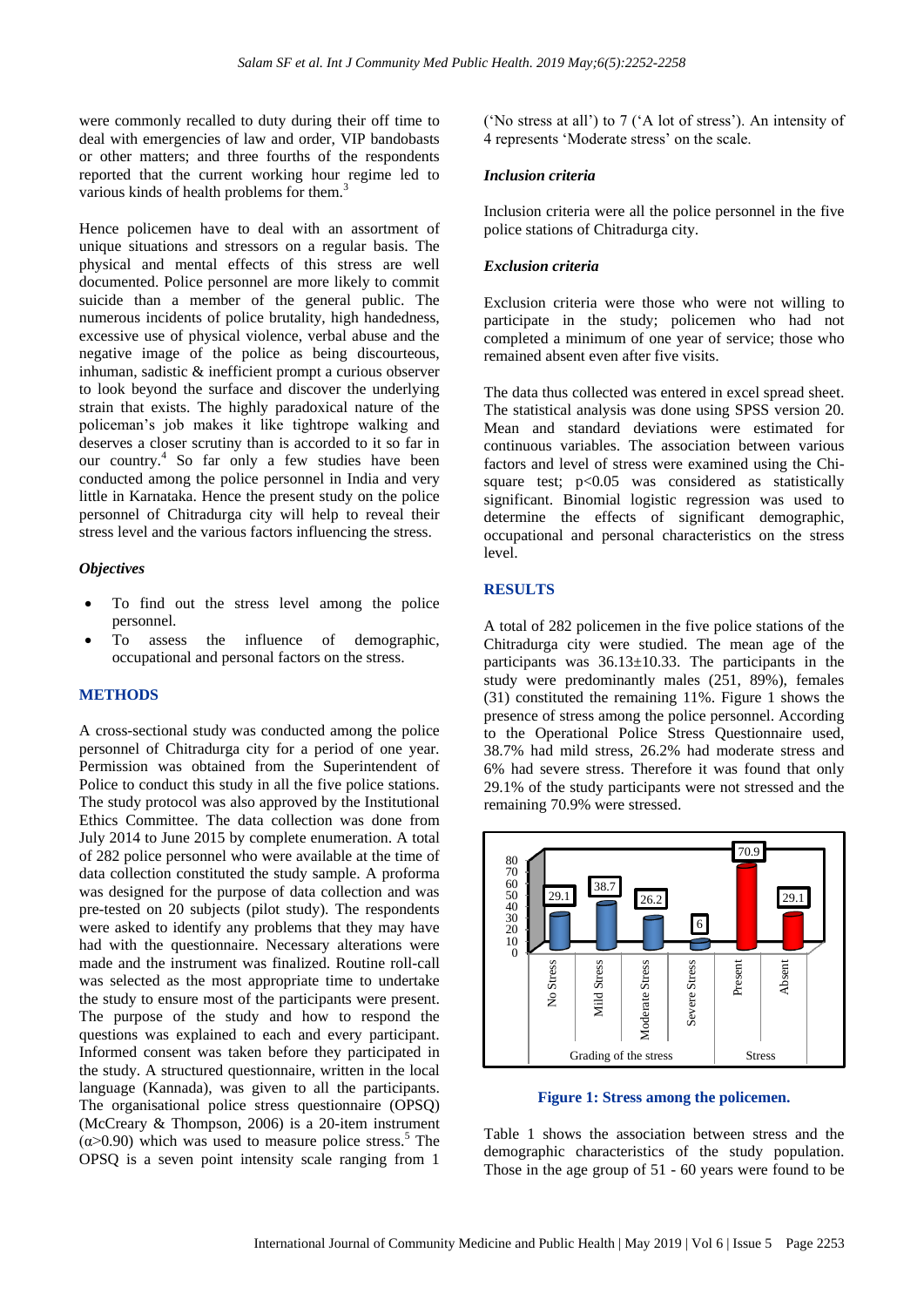most stressful. Males were almost equally stressed as the females. Participants who were graduates, Muslim by religion, belonging to Three generation family, married, crossed 15 years of married life, having more than two children, whose spouse is not working, those not using contraception, belonging to socio-economic class II were more stressed when compared to their counterparts. However statistical significance  $(p<0.05)$  was found only with the marital status, contraception usage and socioeconomic status.

| <b>Demographic characteristic</b>  |                         | <b>Stress</b>  |               | $\chi$ 2 value | df             | P value |
|------------------------------------|-------------------------|----------------|---------------|----------------|----------------|---------|
|                                    |                         | <b>Present</b> | <b>Absent</b> |                |                |         |
|                                    |                         | N(%)           | N(%)          |                |                |         |
|                                    | $21 - 30$ yrs           | 66(64.1)       | 37(35.9)      |                | 3              | 0.099   |
|                                    | $31 - 40$ yrs           | 72(74.2)       | 25(25.8)      | 6.267          |                |         |
| Age groups                         | $41 - 50$ yrs           | 30(68.2)       | 14(31.8)      |                |                |         |
|                                    | $51 - 60$ yrs           | 32 (84.2)      | 6(15.8)       |                |                |         |
| <b>Gender</b>                      | Male                    | 178 (70.9)     | 73(29.1)      | 0.000          | $\mathbf{1}$   | 0.995   |
|                                    | Female                  | 22(71.0)       | 9(29.0)       |                |                |         |
|                                    | Hindus                  | 189 (70.3)     | 80(29.7)      | 1.239          | $\mathbf{1}$   | 0.266   |
| <b>Religion</b>                    | <b>Muslims</b>          | 11(84.6)       | 2(15.4)       |                |                |         |
|                                    | Middle school           | 2(66.7)        | 1(33.3)       |                | 3              | 0.069   |
|                                    | High school             | 14(51.9)       | 13(48.1)      |                |                |         |
| <b>Education</b>                   | <b>PUC</b>              | 77(68.8)       | 35(31.2)      | 7.102          |                |         |
|                                    | Graduate                | 107(76.4)      | 33(23.6)      |                |                |         |
|                                    | Nuclear family          | 122(69.7)      | 53 (30.3)     | 3.525          | 2              | 0.172   |
| <b>Type of family</b>              | Joint family            | 57 (68.7)      | 26(31.3)      |                |                |         |
|                                    | Three generation family | 21 (87.5)      | 3(12.5)       |                |                |         |
| <b>Marital status</b>              | Married                 | 160(76.6)      | 49 (23.4)     |                | $\mathbf{1}$   | 0.000   |
|                                    | Unmarried               | 40(54.8)       | 33(45.2)      | 12.423         |                |         |
| <b>Years since</b>                 | $\leq$ 15 yrs           | 107(75.9)      | 34(24.1)      | 0.108          | $\mathbf{1}$   | 0.743   |
| marriage                           | $>15$ yrs               | 53 (77.9)      | 15(22.1)      |                |                |         |
|                                    | $\leq$ 2                | 116 (73.9)     | 41(26.1)      | 2.506          | $\mathbf{1}$   | 0.113   |
| No. of children                    | >2                      | 44 (84.6)      | 8(15.4)       |                |                |         |
|                                    | Yes                     | 26(63.4)       | 15(36.6)      | 4.907          | $\mathbf{1}$   | 0.027   |
| Contraception                      | N <sub>o</sub>          | 134 (79.8)     | 34(20.2)      |                |                |         |
| <b>Occupation of the</b><br>spouse | Not working             | 119 (78.8)     | 32(21.2)      | 1.539          | $\mathbf{1}$   | 0.215   |
|                                    | Working                 | 41(70.7)       | 17(29.3)      |                |                |         |
| Socio-economic<br><b>Status</b>    | $\mathbf I$             | 100(70.9)      | 41 (29.1)     |                |                | 0.009   |
|                                    | $\rm II$                | 95 (74.8)      | 32(25.2)      | 9.343          | $\overline{2}$ |         |
|                                    | III                     | 5(35.7)        | 9(64.3)       |                |                |         |

#### **Table 1: Demographic characteristics and stress among the police personnel.**

#### **Table 2: Occupational characteristics and stress among the police personnel.**

| <b>Occupational characteristic</b> |                       | <b>Stress</b>  |               |                |                |         |
|------------------------------------|-----------------------|----------------|---------------|----------------|----------------|---------|
|                                    |                       | <b>Present</b> | <b>Absent</b> | $\chi$ 2 value | df             | P value |
|                                    |                       | N(%)           | N(%)          |                |                |         |
|                                    | <b>Traffic Police</b> | 36(76.6)       | 11(23.4)      | 53.436         | $\overline{4}$ | 0.000   |
|                                    | <b>Town Police</b>    | 44 (91.7)      | 4(8.3)        |                |                |         |
| <b>Station</b>                     | <b>Rural Police</b>   | 45(76.3)       | 14(23.7)      |                |                |         |
|                                    | Kote Police           | 37(92.5)       | 3(7.5)        |                |                |         |
|                                    | <b>DAR</b>            | 38 (43.2)      | 50(56.8)      |                |                |         |
|                                    | Constable             | 148 (70.8)     | 61(29.2)      |                | 3              | 0.536   |
| Cadre                              | <b>Head Constable</b> | 42(68.9)       | 19(31.1)      | 2.179          |                |         |
|                                    | Asst. Sub Inspector   | 5(71.4)        | 2(28.6)       |                |                |         |
|                                    | Sub Inspector (SI)    | 5(100)         | $\Omega$      |                |                |         |
| Length of service                  | $\leq 10$ yrs         | 89 (65.9)      | 46(34.1)      |                | 2              | 0.183   |
|                                    | $11 - 20$ yrs         | 59 (73.8)      | 21(26.2)      | 3.398          |                |         |
|                                    | $>$ 20 yrs            | 52 (77.6)      | 15(22.4)      |                |                |         |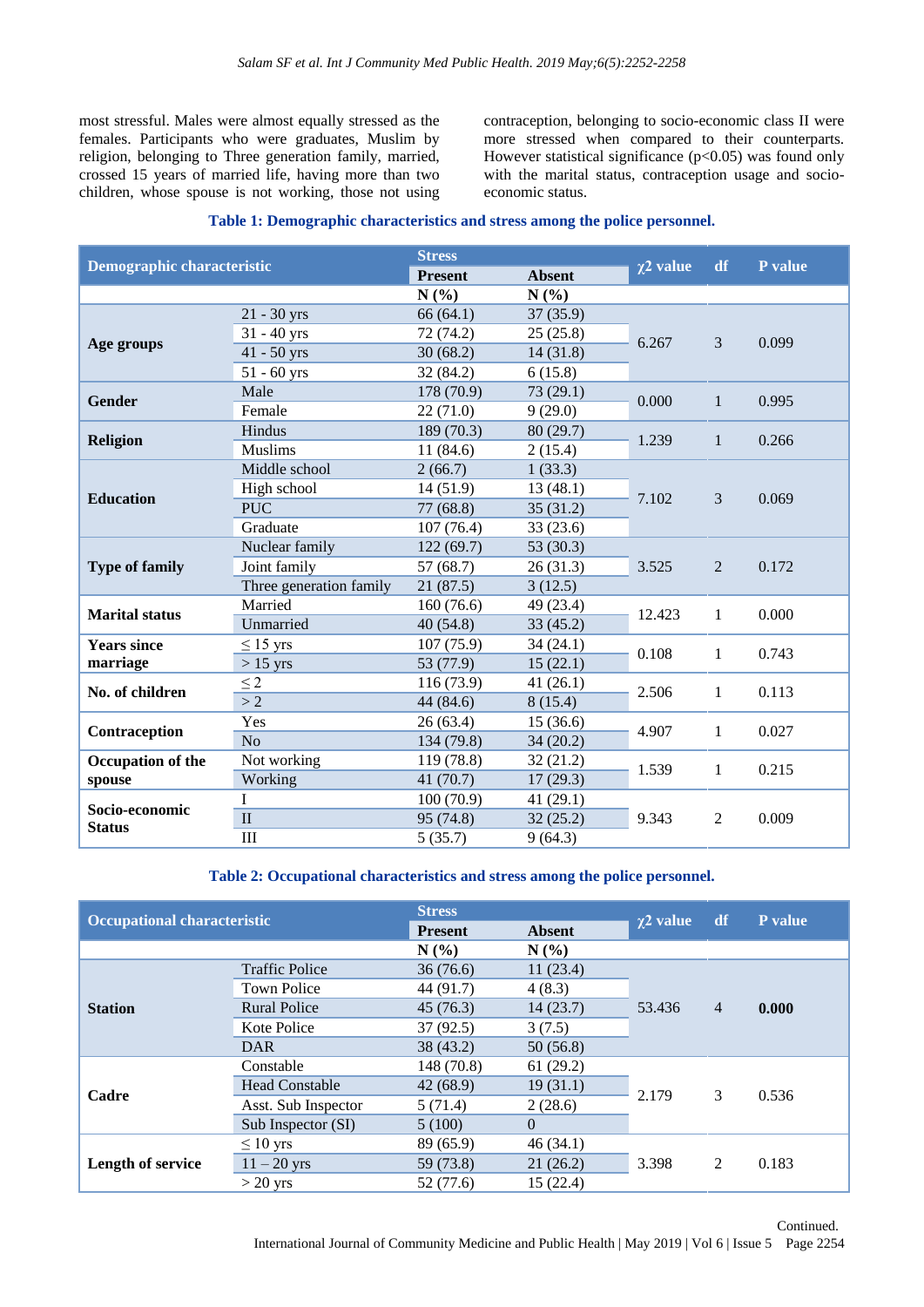## *Salam SF et al. Int J Community Med Public Health. 2019 May;6(5):2252-2258*

| <b>Occupational characteristic</b>       |                | <b>Stress</b>  |               | $\chi$ 2 value | df | P value |
|------------------------------------------|----------------|----------------|---------------|----------------|----|---------|
|                                          |                | <b>Present</b> | <b>Absent</b> |                |    |         |
|                                          |                | N(%)           | N(%)          |                |    |         |
|                                          | $\lt$ 3        | 154 (69.1)     | 69 (30.9)     | 1.795          | 1  | 0.180   |
| No. of transfers                         | $\geq$ 3       | 46(78)         | 13(22)        |                |    |         |
|                                          | <b>Yes</b>     | 143 (75.3)     | 47(24.7)      | 5.322          |    | 0.021   |
| Shift work                               | No             | 57(62)         | 35(38)        |                |    |         |
| Hours of work per<br>day                 | $\leq 10$ hrs  | 47(65.3)       | 25(34.7)      | 1.494          | 1  | 0.222   |
|                                          | $>10$ hrs      | 153 (72.9)     | 57(27.1)      |                |    |         |
| No. of hours of                          | $< 8$ hours    | 92(66.2)       | 47 (33.8)     |                |    | 0.084   |
| standing per day                         | $> 8$ hours    | 108(75.5)      | 35(24.5)      | 2.980          |    |         |
| Sick leave taken in                      | Not taken      | 147 (74.2)     | 51 (25.8)     |                | 1  | 0.059   |
| past one year                            | Taken          | 53(63.1)       | 31(36.9)      | 3.554          |    |         |
| <b>Sustained injuries</b><br>during work | Yes            | 29 (87.9)      | 4(12.1)       |                | 1  | 0.022   |
|                                          | N <sub>o</sub> | 171(68.7)      | 78 (31.3)     | 5.211          |    |         |
| <b>Attended court</b>                    | Yes            | 99 (86.8)      | 15(13.2)      |                |    |         |
| summons                                  | N <sub>0</sub> | 101(60.1)      | 67(39.9)      | 23.518         |    | 0.000   |

# **Table 3: Personal habits and stress among the police personnel.**

| <b>Personal habits</b>    |                | <b>Stress</b>  |               | $\chi$ 2 value | df           | P value |
|---------------------------|----------------|----------------|---------------|----------------|--------------|---------|
|                           |                | <b>Present</b> | <b>Absent</b> |                |              |         |
|                           |                | N(%)           | N(%)          |                |              |         |
| <b>Diet</b>               | Vegetarian     | 46 (78)        | 13(22)        | 1.795          | $\mathbf{1}$ | 0.180   |
|                           | Mixed          | 154(69.1)      | 69 (30.9)     |                |              |         |
|                           | <b>Yes</b>     | 74 (90.2)      | 8(9.8)        |                | $\mathbf{1}$ | 0.000   |
| <b>Smoking</b>            | N <sub>o</sub> | 126(63)        | 74 (37)       | 20.931         |              |         |
| <b>Alcohol</b>            | Yes            | 67(94.4)       | 4(5.6)        | 25.290         | $\mathbf{1}$ | 0.000   |
|                           | N <sub>o</sub> | 133 (63)       | 78 (37)       |                |              |         |
| <b>Tobacco chewing</b>    | Yes            | 56 (86.2)      | 9(13.8)       | 9.503          | 1            | 0.002   |
|                           | N <sub>o</sub> | 144 (66.4)     | 73 (33.6)     |                |              |         |
| <b>Betel leaves</b>       | Yes            | 36(81.8)       | 8(18.2)       | 3.001          | 1            | 0.83    |
|                           | N <sub>0</sub> | 164 (68.9)     | 74 (31.1)     |                |              |         |
| <b>Exercise</b>           | Yes            | 101(68.7)      | 46(31.3)      | 0.730          | $\mathbf{1}$ | 0.393   |
|                           | N <sub>o</sub> | 99 (73.3)      | 36(26.7)      |                |              |         |
| Hours of sleep per<br>day | $<$ 8 hours    | 141 (79.7)     | 36(20.3)      | 17.604         | $\mathbf{1}$ | 0.000   |
|                           | $\geq$ 8 hours | 59 (56.2)      | 46(43.8)      |                |              |         |
| <b>Snoring</b>            | <b>Yes</b>     | 76 (85.4)      | 13(14.6)      | 13.205         | $\mathbf{1}$ | 0.000   |
|                           | N <sub>0</sub> | 124 (64.2)     | 69 (35.8)     |                |              |         |
| <b>Nightmares</b>         | <b>Yes</b>     | 27(84.4)       | 5(15.6)       | 3.168<br>1     |              | 0.075   |
|                           | N <sub>0</sub> | 173 (69.2)     | 77 (30.8)     |                |              |         |

## **Table 4: Binomial logistic regression of the various factors on stress.**

| <b>Variables</b>                   | B        | S.E.  | <b>Wald</b> | df | Sig.  | Exp(B) |
|------------------------------------|----------|-------|-------------|----|-------|--------|
| <b>Shift work</b>                  | 0.544    | 0.336 | 2.632       |    | 0.105 | 1.724  |
| <b>Sustaining Injuries at work</b> | 0.978    | 0.623 | 2.467       |    | 0.116 | 2.659  |
| <b>Court summons</b>               | 1.416    | 0.367 | 14.923      |    | 0.000 | 4.121  |
| <b>Smoking</b>                     | 1.389    | 0.558 | 6.193       |    | 0.013 | 4.012  |
| <b>Alcohol</b>                     | 1.323    | 0.725 | 3.331       |    | 0.068 | 3.756  |
| <b>Tobacco chewing</b>             | $-0.596$ | 0.530 | 1.266       |    | 0.260 | 0.551  |
| <b>Less Sleep</b>                  | 0.941    | 0.323 | 8.490       |    | 0.004 | 2.563  |
| <b>Snoring</b>                     | 0.900    | 0.398 | 5.107       |    | 0.024 | 2.460  |
| <b>Marital status</b>              | 0.850    | 0.357 | 5.666       |    | 0.017 | 2.340  |
| <b>Constant</b>                    | $-1.749$ | 0.443 | 15.629      |    | 0.000 | 0.174  |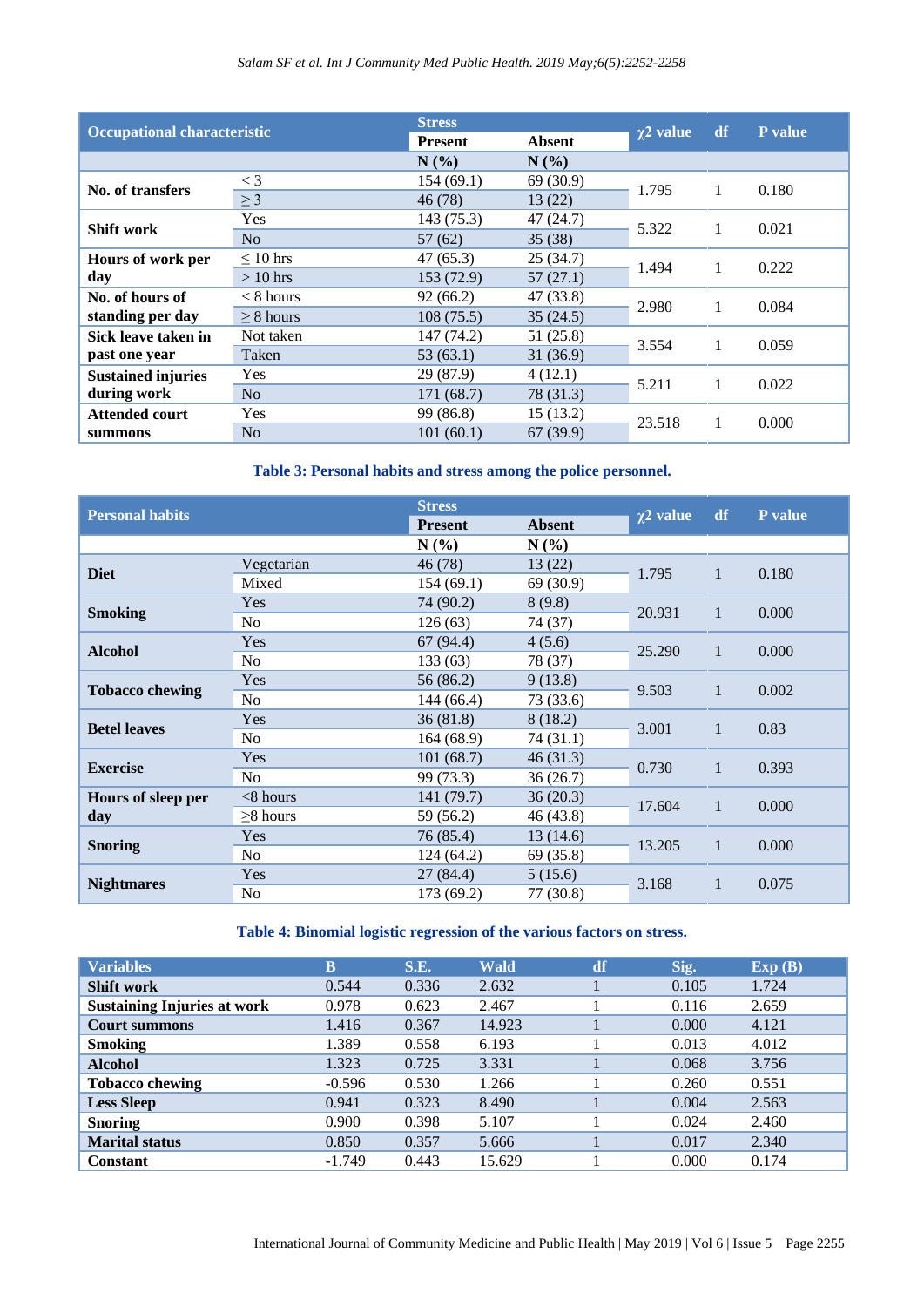Table 2 shows the association between stress and the occupational characteristics of the study population. Those working in Kote police station (92.5%) and Town police station (91.7%) were found to be more stressed when compared to the other stations – Traffic  $(76.6\%)$ , Rural (76.3%) and DAR (43.2%) ( $p=0.000$ ). It was also found that Sub-Inspectors, policemen with more than 20 years of service and more than three transfers were more stressed. However the difference was not statistically significant (p>0.05). The police personnel working more than 10 hours a day, standing for more than 8 hours a day and those who had not taken any sick leave in the past one year were more stressed. But the difference was not statistically significant (p>0.05). Those who did shift work, sustained injuries during work and attended the court summons were more stressed and the difference was found to be statistically significant  $(p<0.05)$ .

Table 3 shows the association between stress and the personal habits of the study population. Stress was found more among non-vegetarians, smokers, alcoholics, tobacco chewers, those who used betel leaves, didn't exercise, had less than eight hours sleep a day, snore during sleep and had nightmares. However statistical significance was found only for smoking, alcohol, tobacco chewing, hours of sleep per day and snoring  $(p=0.000)$ .

Table 4 shows the binomial logistic regression with stress as the dependent variable. The factors found to be significant in chi-square analysis were included in logistic regression analysis. Among them attending court summons, smoking, less than 8 hours sleep per day, snoring and being married were revealed to be the most stressful factors among the study participants. The table also gives Exp(B) i.e. odds ratio; it shows that the risk of getting stressed was four times for those who attended court summons and indulged in smoking; whereas the risk was twice for those who slept less, snored and were married.

# **DISCUSSION**

Majority of the participants were in the age group of 21- 30 yrs and it was seen that the stress increases with age, as those above 50 years were found to be more stressed than the younger police personnel, which is in corroboration with the other studies. 6,7 This may be because the capacity to handle situations might lessen with the age. The association of age and stress was however not statistically significant (p=0.099). In this study, both the males and the females were equally stressed (71%). However there was no statistically significant association between gender and stress (p=0.995). Studies on Brazilian police and by Collins et al found more stress among the females. $6,8$  Also, the stress increased with higher education. It might be because of the work assigned to the policemen according to their qualification, as those with better educational status might receive the difficult part and feel more responsibility to their work. Similar results were found by Naik et al.<sup>9</sup> The married ones (76.6%) were found to be more stressed than the unmarried ones (54.8%) and the association was found to be statistically significant (p=0.000). Those married for longer duration, having more than two children and not following any methods of contraception were more stressful. This might be because they have their work problems as well as the family troubles to tackle. Among the married ones, those whose spouses were working were found to be less stressful. It could be because the working people may understand the work pressure and occupational circumstances better than those spouses who were not on a job. Those in the higher socio-economic status were found to be more stressful than those in the lower socio-economic status. This may be because of the increased job pressure due to their higher cadre or position. This was in corroboration with the study by Naik et al.<sup>9</sup>

The police personnel in the Kote Police station were found to be most stressful, followed by those working in Town police station, Traffic police station, rural police station and finally the district armed reserve. This was statistically significant as well (p=0.000). This may be due to the difference in the work load in the various stations. A study by Geetha et al however reported more stress among the traffic police than the other police stations.<sup>7</sup> This could be due to the geographic differences in the studies. Those in the higher cadre i.e. Subinspectors were most stressed than the constables and head constables. This may be attributed because of increased responsibilities and work pressure due to the demanding nature of their job position. Also, those with more than twenty years of service, more than three transfers, more than 10 hours of work per day, more than 8 hours of standing per day were more stressed. Those who did shift work, had not taken sick leave in the past one year, sustained injuries during work and attended court summons were more stressed. This shows how much the increased burden of the job takes its toll on the policeman.

Working under tremendous pressure and stress may make police personnel alcohol and smoking dependent. In this study, 29.1% had the habit of smoking, which is less when compared to the studies by Kutlu et al in municipal police officers (49.1%), and Ponnuswami (76%); but high when compared to the studies by Ramakrishnan et al (23%) and Tharkar et al (11%). In this study, 25.2% consumed alcohol.<sup>10-13</sup> It was  $45.7\%$  in the study by Ramakrishnan et al, 20.8% in the study by Satapathy et al, 11% in the study by Tharkar et al and 72% in the study by Ponnuswami.<sup>11-14</sup> Only 23% had the habit of chewing tobacco in this study, but the study by Satapathy<sup>14</sup> had the addiction to as high as  $48\%$ . These differences in the percentage of prevalence of the habits among the policemen might be attributed to the difference in the geographical location and the cultural practices of the participants. Stress was found to be more among those who had the habit of smoking, drinking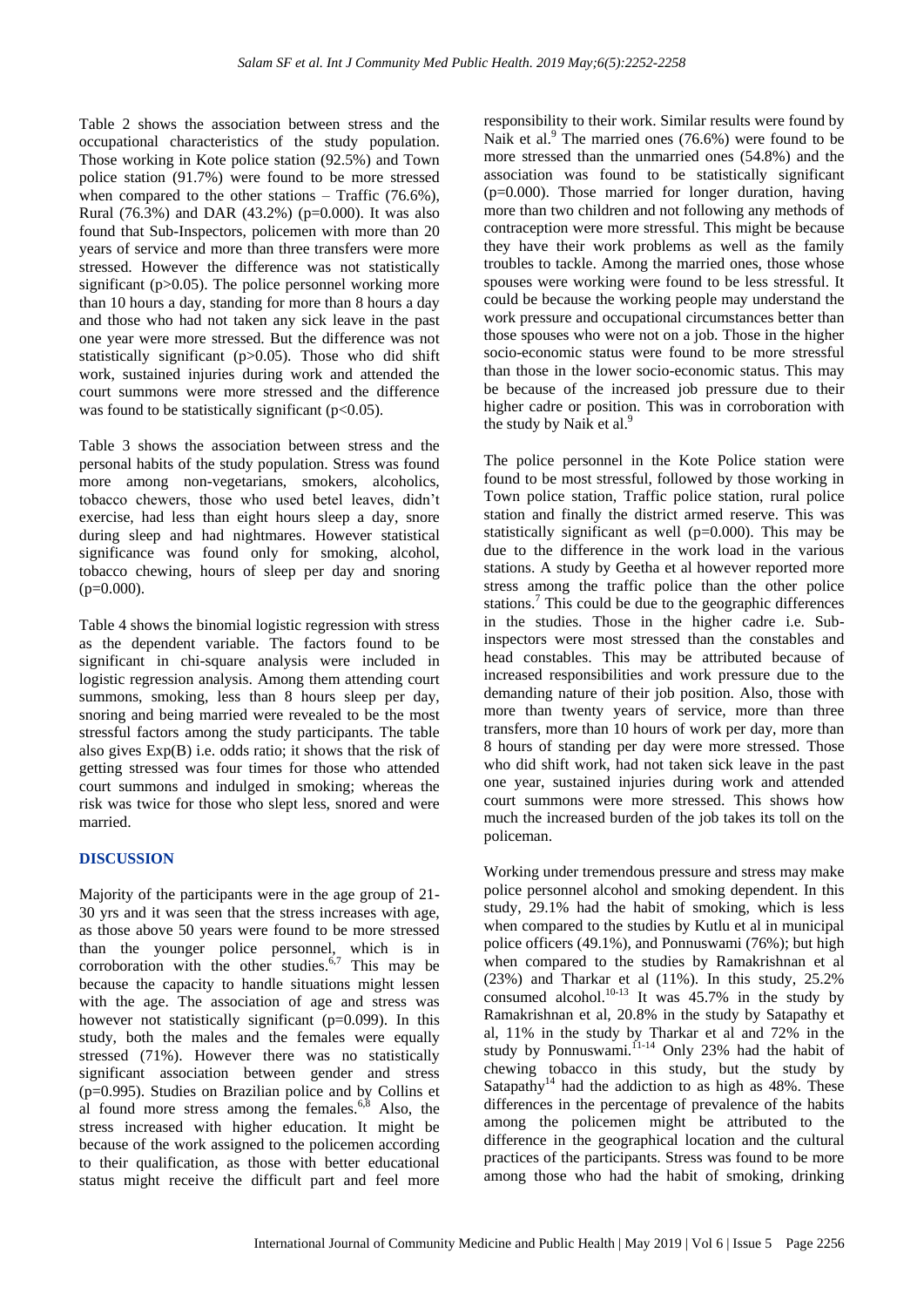alcohol, chewing tobacco and betel leaves. It may be because those who could be easily stressed might be more prone to develop these habits in the first place. This combination of smoking and alcohol could have a synergistic and detrimental effect on the deterioration of their health status. Exercise seemed to relieve stress as those who didn't indulge in exercise of any form were found to be more stressed than the others. The study also revealed that those who slept less than 8 hours per day, got nightmares during their sleep, had the problem of snoring were more stressed than the others.

In this study, only 29.1% were not stressed, 38.7% had mild stress, 26.2% had moderate stress and the remaining 6% had severe stress. Thus 70.9% were found to be stressed. The stress levels found in other studies were 74% in the study by Ramakrishnan et al, 33% in Deschamps et al and 54% in Deb et al.<sup>12,15,16</sup>

#### **CONCLUSION**

About 70.9% of the police personnel were found to be stressed. The stress was found to be significantly associated with marital and socio-economic status, station, shift work, having sustained injuries during work, attending court summons, smoking, alcohol consumption, tobacco chewing, less sleep and snoring. In logistic regression analysis, attending court summons, smoking, less than 8 hours sleep per day and being married were revealed to be the most stressful factors. The risk of getting stressed was found to be four times for those who attend court summons and indulge in smoking; whereas the risk was twice for those who sleep less, snore and were married.

#### *Limitation*

The cross-sectional nature of the design made it difficult to prove causal relationships. As self-administered questionnaire was used, the results were entirely based on the honesty of the participants and their perception towards the variables used in this study. The male predominance in the study population made it impossible to study gender-related patterns. The results cannot be generalized without conducting similar studies in other areas of the state/country to validate these findings.

#### *Recommendations*

Finally, research in police stress must go deep into those contextual variables like job demand, lack of resources, physical and psychological needs, and role of emotional intelligence in reducing stress. The study can be replicated in a different setting with a larger sample to yield better results.

*Funding: No funding sources Conflict of interest: None declared Ethical approval: The study was approved by the Institutional Ethics Committee*

#### **REFERENCES**

- 1. Suresh RS, Anantharaman RN, Angusamy A, Ganesan J. Sources of Job Stress in Police Work in a Developing Country. Int J Business Management. 2013;8(13):102-10.
- 2. Centre for Occupational & Environmental Health. Occupational Physicians Reporting Activity. Quarterly Report. Manchester: University of Manchester, March 2000.
- 3. Indian Bureau of Police Res and Development. 'Police in India put up with long working hours without offs' February 15,2015. Available at: http://zeenews.india.com/news/india/policeinindiapu tupwithlongworkinghourswithoutoffs\_1546808.html . Accessed on 02 March 2019.
- 4. Hunter's diseases of occupations. 10th ed. London: Hodder Arnold; 2010: 803-859.
- 5. McCreary DR, Thompson MM. Development of two reliable and valid measures of stressors in policing: The Operational and Organizational Police Stress Ouestionnaires. Int J Stress Manag. 2006;13:494-518.
- 6. Collins PA, Gibbs ACC. Stress in police officers: A study of the origins, prevalence and severity of stress-related symptoms within a county police force. Occup Med. 2003;53:256–64.
- 7. Geetha PR, Subbakrishna DK, Channabasavanna SM. Subjective well being among police personnel. Indian J Psychiatr. 1998;40:172–9.
- 8. Lipp ME. Stress and quality of life of senior Brazilian police officers. Span J Psychol. 2009;12:593-603.
- 9. Naik KD. An Analytical Study of Job Stress of the Police Personnel at Waghodiya Police Station in Vadodara City. Ninth AIMS Int Conference on Management 2012;4:625-31.
- 10. Kutlu R, Civi S, Karaoglu O. The effects of depression and smoking upon the quality of life of municipal police officers. Marmara Medical J. 2008;21(3);220-30.
- 11. Ponnuswami I. Stress Problems Faced by Police Constables in North Chennai. Global Res Analysis. 2013;2(4):233-5.
- 12. Ramakrishnan J, Majgi SM, Premarajan KC, Lakshminarayanan S, Thangaraj S, Chinnakali P. High prevalence of cardiovascular risk factors among policemen in Puducherry, South India. J Cardiovasc Dis Res. 2013;4(2):112–5.
- 13. Tharkar S, S Kumpatla, P Muthukumaran, Viswanathan V. High Prevalence of Metabolic Syndrome and Cardiovascular Risk Among Police Personnel Compared to General Population in India. JAPI. 2008;56:846-8.
- 14. Satapathy DM, Behera TR, Tripathy RM. Health Status of Traffic Police Personnel in Brahmapur City. Indian J Community Med. 2009;34(1):71–2.
- 15. Deschamps F, Paganon-Badinier I, Marchand AC, Merle C. Sources and assessment of occupational